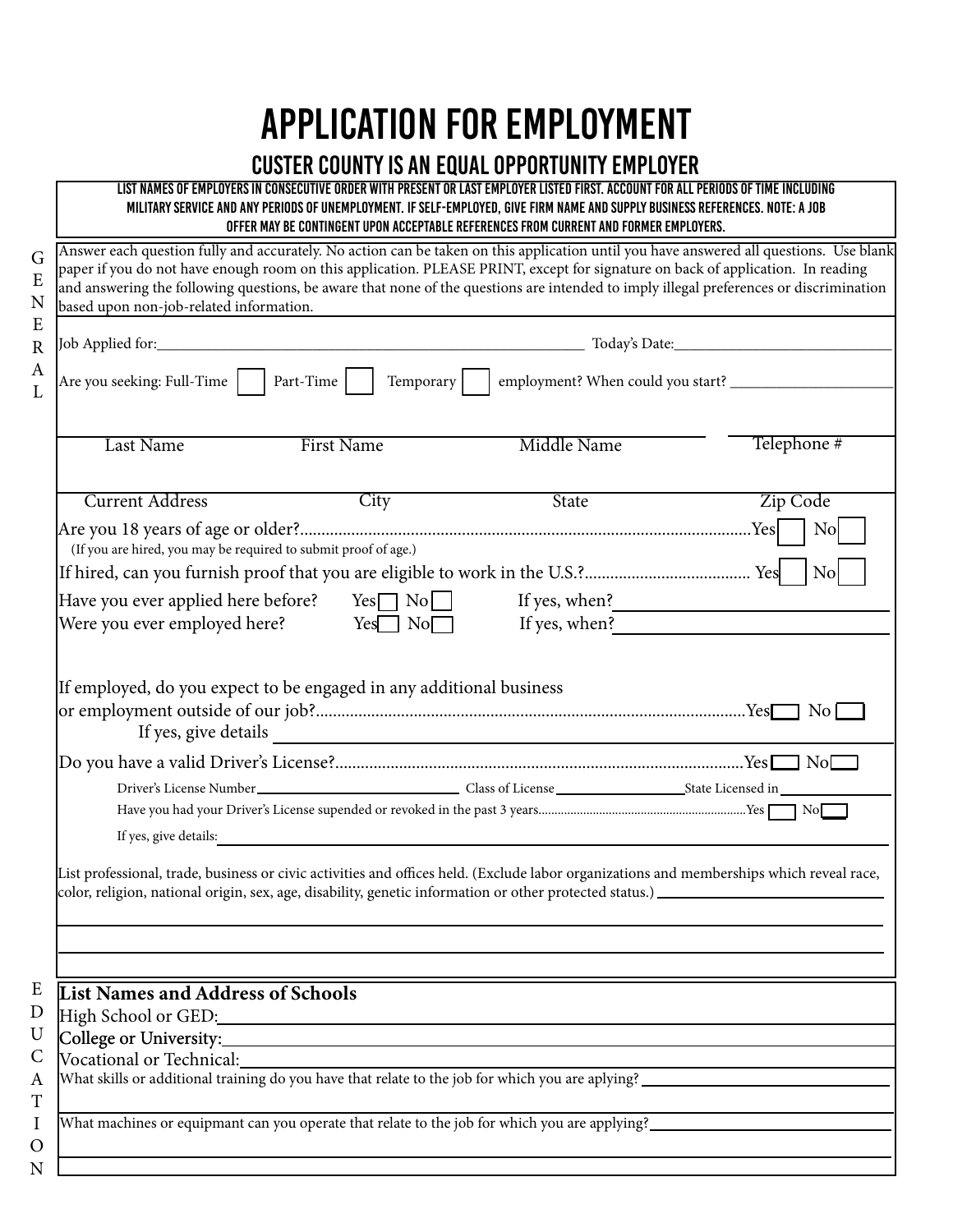| Name of Employer                                                          |                                                                                        | <b>Job Title and Duties</b>                                                                                                                                                                                                                                                                                                                                                                                                                                                                                                                                                                                                                                                                                                                                                                                                                                                                                                                                                                                                                                                                                                                                                                                                                                                                                                                                                                                                                                                                                                   |  |
|---------------------------------------------------------------------------|----------------------------------------------------------------------------------------|-------------------------------------------------------------------------------------------------------------------------------------------------------------------------------------------------------------------------------------------------------------------------------------------------------------------------------------------------------------------------------------------------------------------------------------------------------------------------------------------------------------------------------------------------------------------------------------------------------------------------------------------------------------------------------------------------------------------------------------------------------------------------------------------------------------------------------------------------------------------------------------------------------------------------------------------------------------------------------------------------------------------------------------------------------------------------------------------------------------------------------------------------------------------------------------------------------------------------------------------------------------------------------------------------------------------------------------------------------------------------------------------------------------------------------------------------------------------------------------------------------------------------------|--|
| Address                                                                   |                                                                                        | Dates of Employment (MO/YR): From<br>To                                                                                                                                                                                                                                                                                                                                                                                                                                                                                                                                                                                                                                                                                                                                                                                                                                                                                                                                                                                                                                                                                                                                                                                                                                                                                                                                                                                                                                                                                       |  |
| City, State, Zip Code                                                     |                                                                                        | Pay: Start (\$)<br>$End($ \$)                                                                                                                                                                                                                                                                                                                                                                                                                                                                                                                                                                                                                                                                                                                                                                                                                                                                                                                                                                                                                                                                                                                                                                                                                                                                                                                                                                                                                                                                                                 |  |
| Supervisor(s)                                                             | Telephone                                                                              | Reason for Leaving:                                                                                                                                                                                                                                                                                                                                                                                                                                                                                                                                                                                                                                                                                                                                                                                                                                                                                                                                                                                                                                                                                                                                                                                                                                                                                                                                                                                                                                                                                                           |  |
| Name of Employer                                                          |                                                                                        | <b>Job Title and Duties</b>                                                                                                                                                                                                                                                                                                                                                                                                                                                                                                                                                                                                                                                                                                                                                                                                                                                                                                                                                                                                                                                                                                                                                                                                                                                                                                                                                                                                                                                                                                   |  |
| Address                                                                   |                                                                                        | Dates of Employment (MO/YR): From<br>To                                                                                                                                                                                                                                                                                                                                                                                                                                                                                                                                                                                                                                                                                                                                                                                                                                                                                                                                                                                                                                                                                                                                                                                                                                                                                                                                                                                                                                                                                       |  |
| City, State, Zip Code                                                     |                                                                                        | Pay: Start (\$)<br>$End($ \$)                                                                                                                                                                                                                                                                                                                                                                                                                                                                                                                                                                                                                                                                                                                                                                                                                                                                                                                                                                                                                                                                                                                                                                                                                                                                                                                                                                                                                                                                                                 |  |
| Supervisor(s)                                                             | Telephone                                                                              | Reason for Leaving:                                                                                                                                                                                                                                                                                                                                                                                                                                                                                                                                                                                                                                                                                                                                                                                                                                                                                                                                                                                                                                                                                                                                                                                                                                                                                                                                                                                                                                                                                                           |  |
| Name of Employer                                                          |                                                                                        | Tob Title and Duties                                                                                                                                                                                                                                                                                                                                                                                                                                                                                                                                                                                                                                                                                                                                                                                                                                                                                                                                                                                                                                                                                                                                                                                                                                                                                                                                                                                                                                                                                                          |  |
| Address                                                                   |                                                                                        | Dates of Employment (MO/YR): From<br>T <sub>o</sub>                                                                                                                                                                                                                                                                                                                                                                                                                                                                                                                                                                                                                                                                                                                                                                                                                                                                                                                                                                                                                                                                                                                                                                                                                                                                                                                                                                                                                                                                           |  |
| City, State, Zip Code                                                     |                                                                                        | Pay: Start (\$)<br>$End($ \$)                                                                                                                                                                                                                                                                                                                                                                                                                                                                                                                                                                                                                                                                                                                                                                                                                                                                                                                                                                                                                                                                                                                                                                                                                                                                                                                                                                                                                                                                                                 |  |
| Supervisor(s)                                                             | Telephone                                                                              | Reason for Leaving:                                                                                                                                                                                                                                                                                                                                                                                                                                                                                                                                                                                                                                                                                                                                                                                                                                                                                                                                                                                                                                                                                                                                                                                                                                                                                                                                                                                                                                                                                                           |  |
| Name of Employer                                                          |                                                                                        | Job Title and Duties                                                                                                                                                                                                                                                                                                                                                                                                                                                                                                                                                                                                                                                                                                                                                                                                                                                                                                                                                                                                                                                                                                                                                                                                                                                                                                                                                                                                                                                                                                          |  |
| Address                                                                   |                                                                                        | Dates of Employment (MO/YR): From<br>T <sub>o</sub>                                                                                                                                                                                                                                                                                                                                                                                                                                                                                                                                                                                                                                                                                                                                                                                                                                                                                                                                                                                                                                                                                                                                                                                                                                                                                                                                                                                                                                                                           |  |
| City, State, Zip Code                                                     |                                                                                        | Pay: Start (\$)<br>$End($ \$)                                                                                                                                                                                                                                                                                                                                                                                                                                                                                                                                                                                                                                                                                                                                                                                                                                                                                                                                                                                                                                                                                                                                                                                                                                                                                                                                                                                                                                                                                                 |  |
| Supervisor(s)                                                             | Telephone                                                                              | Reason for Leaving:                                                                                                                                                                                                                                                                                                                                                                                                                                                                                                                                                                                                                                                                                                                                                                                                                                                                                                                                                                                                                                                                                                                                                                                                                                                                                                                                                                                                                                                                                                           |  |
| If yes, give names:                                                       |                                                                                        | No<br><u> 1989 - Johann Barn, amerikansk politiker (</u><br>No                                                                                                                                                                                                                                                                                                                                                                                                                                                                                                                                                                                                                                                                                                                                                                                                                                                                                                                                                                                                                                                                                                                                                                                                                                                                                                                                                                                                                                                                |  |
| If yes, whom do you suggest we contact?<br>If yes, please explain:        |                                                                                        | No                                                                                                                                                                                                                                                                                                                                                                                                                                                                                                                                                                                                                                                                                                                                                                                                                                                                                                                                                                                                                                                                                                                                                                                                                                                                                                                                                                                                                                                                                                                            |  |
| Name                                                                      | Give three references, not relatives or former employers.                              | Address<br>Phone                                                                                                                                                                                                                                                                                                                                                                                                                                                                                                                                                                                                                                                                                                                                                                                                                                                                                                                                                                                                                                                                                                                                                                                                                                                                                                                                                                                                                                                                                                              |  |
|                                                                           |                                                                                        | PLEASE READ EACH STATEMENT CAREFULLY BEFORE SIGNING                                                                                                                                                                                                                                                                                                                                                                                                                                                                                                                                                                                                                                                                                                                                                                                                                                                                                                                                                                                                                                                                                                                                                                                                                                                                                                                                                                                                                                                                           |  |
| I have read. understand. and by my signature consent to these statements. | may be deemed necessary to judge my capability to do the work for which I am applying. | I certify that all information provided in this employment application is true and complete. I understand that any false information or omission may disqualify me from further<br>consideration for employment and may result in my dismissal if discovered at a later date. I authorize the investigation of any or all statements contained in this application. I also authorize, whether listed or not, any<br>school, current employer, past employers, and organizations to provide relevant information and opinions that may be useful in making a hiring decision. I release such persons and organizations from any legal liability in<br>making such statements. I understand I may be required to successfully pass a drug screening examination. I hereby consent to a pre- and/or post-employment drug screen as a condition of employment, if required. I under-<br>stand that if I am extended an offer of employment it may be conditioned upon my successfully passing a complete pre-employment physical examination. I consent to the release of any or all medical information as<br>I UNDERSTAND THAT THIS APPLICATION, VERBAL STATEMENTS BY MANAGEMENT, OR SUBSEQUENT EMPLOYMENT DOES NOT CREATE AN EXPRESS OR IMPLIED<br>CONTRACT OF EMPLOYMENT NOR GUARANTEE EMPLOYMENT FOR ANY DEFINITE PERIOD OF TIME. ONLY . IF EMPLOYED, I UNDERSTAND THAT I HAVE BEEN HIRED AT<br>THE WILL OF THE EMPLOYER AND MY EMPLOYMENT MAY BE TERMINATED AT ANY TIME, WITH OR WITHOUT REASON AND WITH OR WITHOUT NOTICE. |  |
| Signature:-                                                               |                                                                                        | . Date: _________                                                                                                                                                                                                                                                                                                                                                                                                                                                                                                                                                                                                                                                                                                                                                                                                                                                                                                                                                                                                                                                                                                                                                                                                                                                                                                                                                                                                                                                                                                             |  |
|                                                                           |                                                                                        | This application for employment will remain active for a limited time. Ask the organization's reperentative for details                                                                                                                                                                                                                                                                                                                                                                                                                                                                                                                                                                                                                                                                                                                                                                                                                                                                                                                                                                                                                                                                                                                                                                                                                                                                                                                                                                                                       |  |

W O R K

> H I S T O R Y